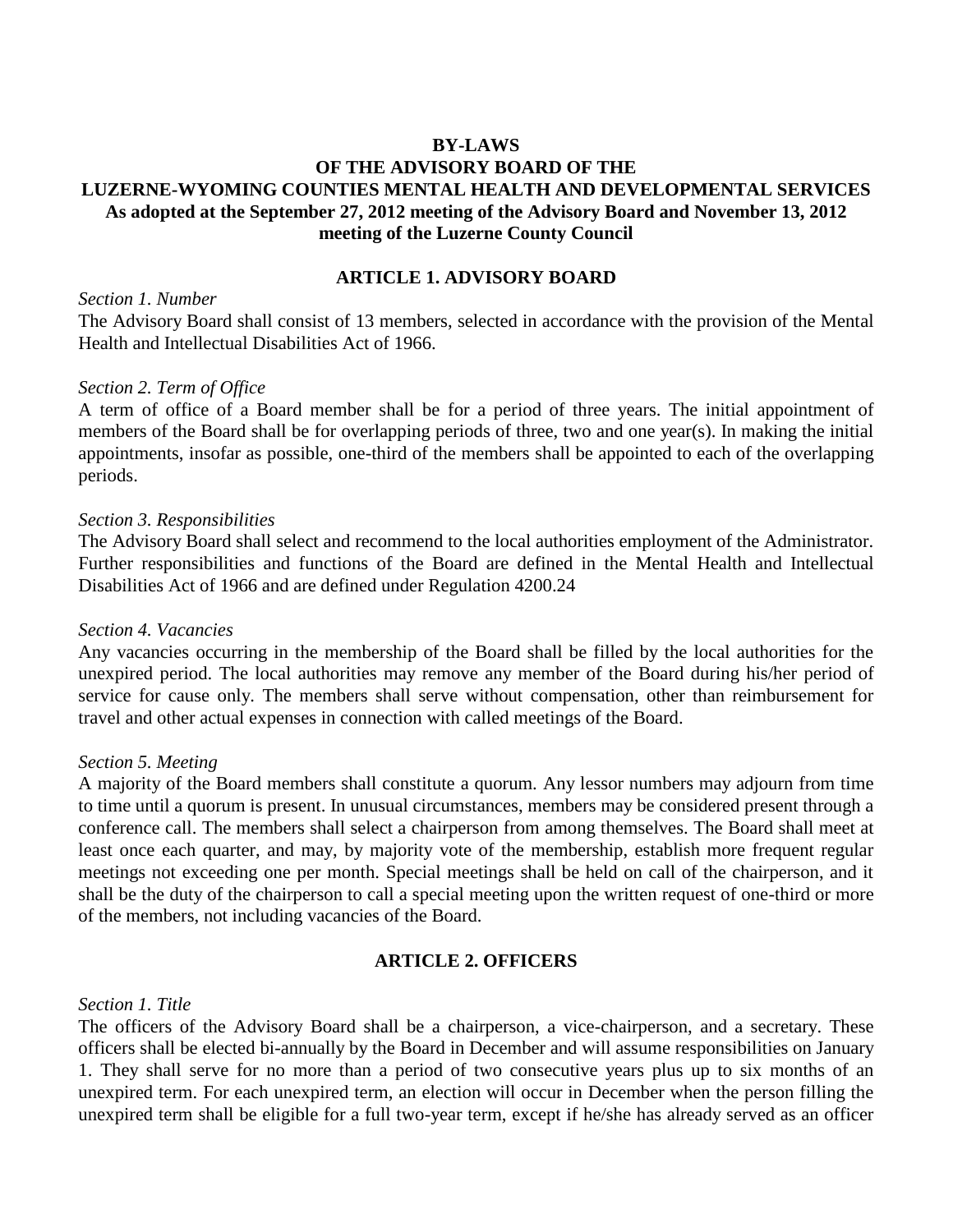for six years of the last ten years. No member may be an officer for more than six years in any eight-year period. Any officership occurring prior to January 1, 2001 is exempt from consideration.

## *Section 2. Duties*

- a) The chairperson shall be the principal officer and shall preside at all meetings of the Advisory Board and the Executive Committee. The chairperson shall report to the Board on the conduct and management of the affairs of the organization. He/she shall be an ex-officio member of all committees, except the Nominating/Personnel Committee when it is acting as the Nominating Committee and shall perform such duties as are usual to this office.
- b) The vice-chairperson shall perform the duties of the chairperson in the event of the chairperson's absence or disability and shall assist the chairperson in such duties as the chairperson shall assign
- c) The secretary shall see that minutes of all meetings are recorded. The secretary shall perform the duties of the chairperson, in the absence of the chairperson and vice-chairperson.

## *Section 3. Election of Officers*

The election of officers will occur every two years according to the following procedures:

- a) The Nominating Committee will present a slate of officers to the Board at the November Board meeting. Additional nominations from the floor can occur at this time.
- b) At least three weeks prior to the December board meeting, a ballot will be mailed to each Board member.
- c) Ballots will be returned to the chair of the Nominating Committee at any time prior to the election, including during the meeting in which the election occurs.
- d) Ballots will be tallied and results announced at the December meeting and new officers will assume their duties on January 1st.

# **ARTICLE 3. EXECUTIVE COMMITTEE**

## *Section 1. Composition*

There shall be an Executive Committee composed of the officers of the Advisory Board, plus the chairperson of the standing committees. The chairperson or acting chairperson shall call the meetings. Only the chair of the board or acting chairperson may sit as the chair of this committee.

# *Section 2. Responsibilities*

The Executive Committee shall have and may exercise the powers of the Advisory Board in the interim between Board meetings, except that the Executive Committee shall not have the power to take any action which represents a major change in policy.

# *Section 3. Meetings*

Meetings may be called by the chairperson on not less than three days notice except in emergencies as determined by the Administrator.

# *Section 4. Quorum*

Four members of the Executive Committee shall constitute a quorum.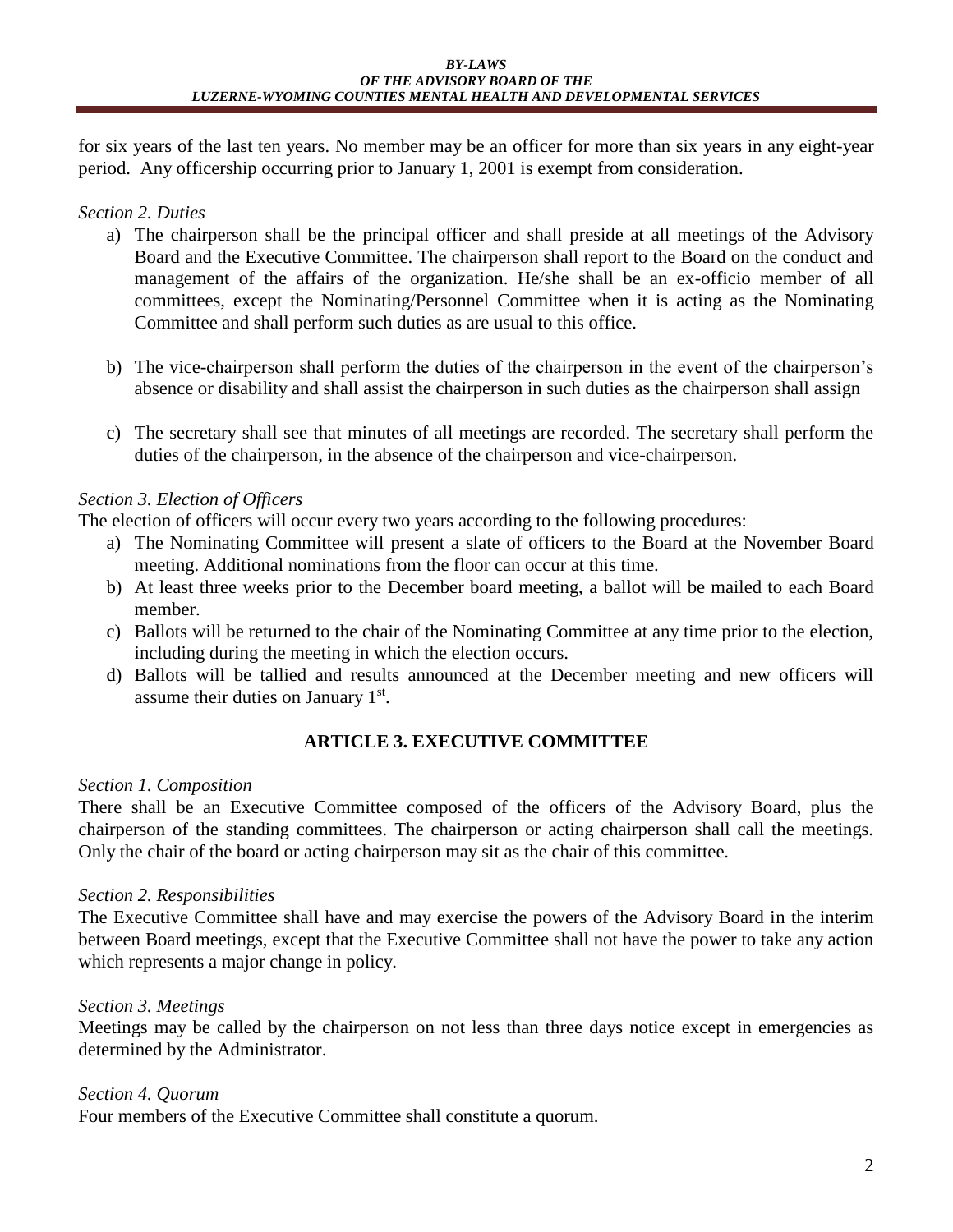## **ARTICLE 4. OTHER COMMITTEES**

## *Section 1. Standing Committee*

There shall be the following standing committee:

*Nominating and Personnel* composed of members of the Board, appointed by the chairperson as soon after his/her election as is practicable, whose duty it shall be to recommend candidates to fill vacancies on the Advisory Board and present a slate of officers for each election.

The Nominating and Personnel Committee's duty shall be to prepare and recommend to the Board standing personnel practices and policies for the agency, and to consider all other matters relating to personnel administration.

### *Section 2. Ad Hoc Committees*

The Advisory Board may create such other committees as are required for the adequate functioning of the organization which include but are not limited to the following:

- a. *Program Committee*, composed of members of the Board, whose responsibility it will be to work with the Administrator in establishing priorities, doing needs assessments, writing the annual plan, reviewing current and new proposals, evaluating services, reviewing budgets, recommending allocations, and to make recommendations for any necessary program and policy changes to the Board.
- b. *Public Awareness Committee* is composed of members of the Board and community representatives, advocates and agency representatives. This committee's role is to review public awareness activities of the County Office. The Mental Health and Developmental Services Office is responsible for any direct media involvement.
- c. *Legislative Task Force* is charged to have ongoing communication with the legislators representing the bi-county joinder about the impact of legislation and funding influencing the delivery of services to persons served within the Mental Health and Developmental Services System.

## *Section 3. Committee Chairpersons/Vice Chairpersons:*

Each committee will be facilitated by a chairperson and vice-chairperson. All chairpersons and vicechairpersons will be designated by the Board chairperson as soon as possible after his/her election. Previous chairpersons and vice-chairpersons will continue to serve until new chairpersons and vicechairpersons are assigned. Committee chairs may not chair more than one committee; however, an individual may serve as a chairperson of one committee and also a vice-chairperson of another committee. Committee chairpersons may not sit in that position for more than three years and must be rotated off the committee.